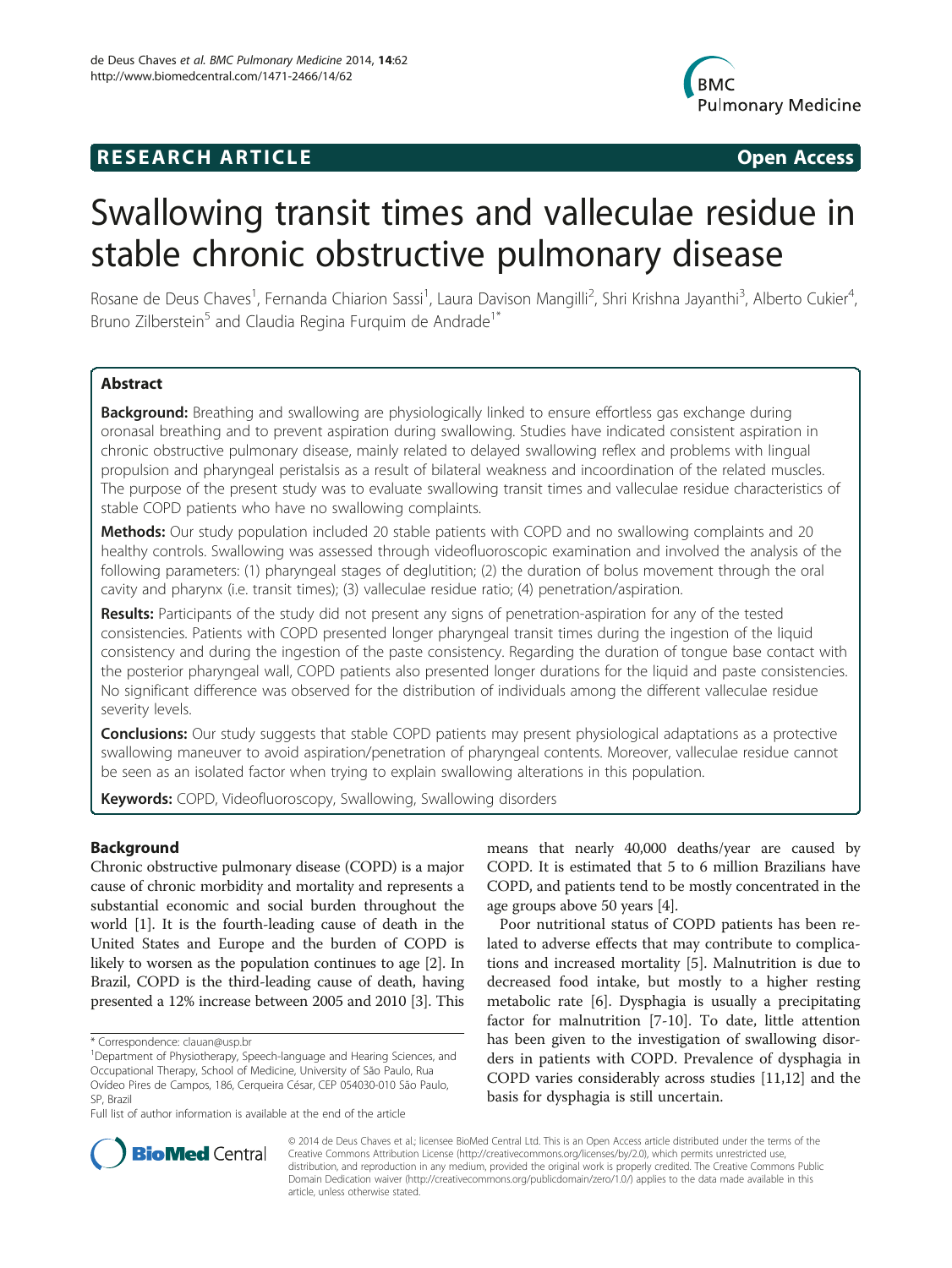One of the reasons for patients with COPD to be considered at risk for dysphagia, or at least for presenting some swallowing impairment is the fact that swallowing and respiration are coordinated functions, i.e. respiration halts when the swallowing reflex is triggered [[13](#page-7-0)]. Breathing and swallowing are physiologically linked to ensure effortless gas exchange during oronasal breathing and to prevent aspiration during swallowing [\[14](#page-7-0)]. The literature suggests that the respiratory system may have a regulatory function related to swallowing and that subglottic air pressure may be important for swallowing integrity [[15](#page-7-0)]. According to Gross et al. [\[15](#page-7-0)], feedback mechanisms that use afferent information from the subglottis may be more readily accessed at higher lung volumes or during exhalation when it is easiest to produce positive air pressure.

Coelho [\[16](#page-7-0)] suggested that COPD may weaken the strength to swallow. Muscle structure and function are frequently abnormal in patients COPD [\[17,18](#page-7-0)]. Muscle dysfunction is defined as the loss of at least one of the two main muscle properties: strength and endurance [\[19](#page-7-0)]. Studies have indicated consistent aspiration in COPD patients, mainly related to delayed swallowing reflex [\[16,](#page-7-0)[20](#page-8-0)] and problems with lingual and pharyngeal peristalsis as a result of bilateral weakness and incoordination of the related muscles [[16](#page-7-0)]. When combined with an impaired ability to use expired air to clear the larynx and protect the airway, a weak swallow may contribute to an increased risk for aspiration of pharyngeal contents, and may consequently lead to aspiration pneumonia [\[21](#page-8-0)]. More recently, Cvejic et al. [\[22\]](#page-8-0) provided important evidence of aspiration during swallowing in patients with stable moderate COPD assessed by videofluoroscopy while respiration was monitored. They found that patients with COPD were more likely to have either penetration of pharyngeal contents into the larynx or actual aspiration when swallowing large volumes of liquid consistency (i.e. 100 ml).

Moreover, impaired laryngopharyngeal sensitivity may be clinically important in COPD patients, especially for those who have high rates of hospitalization related to lower respiratory tract infection [[21\]](#page-8-0). Although the cause of impaired laryngopharyngeal sensitivity remains unclear, a few hypothesis have been risen: the use of inhaled coriticosteroids and anticholinergics may have an effect on the sensory mucosa of the laryngopharynx; laryngeal edema caused by smoking and presence of chronic cough, commonly reported in COPD patients, may contribute to reduced sensation [\[21](#page-8-0)].

The purpose of the present study was to evaluate swallowing transit times and valleculae residue characteristics of stable COPD patients who have no swallowing complaints. Considering the alterations described above, our hypothesis was that although stable and not presenting swallowing complaints, patients with COPD should present signs of altered swallowing (i.e. larger amounts of valleculae residue and alterations in swallowing transit times) when compared to their healthy pairs.

## Methods

## Study participants

An observational, descriptive, cross-sectional study was conducted with COPD patients who were seen at the COPD Ambulatory of a large Brazilian School Hospital (Hospital das Clínicas), and healthy volunteers. The study design was approved by the Ethics Committee for the Analysis of Research Projects (CAPPesq HCFMUSP no. 0074/08). Prior to their enrollment, all participants were informed of the purpose and procedures, after which all gave written informed consent.

The assessment of swallowing was only performed in the subjects with COPD after verifying if they were in a stable condition, i.e. no exacerbation of symptoms for at least the past 30 days, as confirmed by the medical team [[23](#page-8-0),[24](#page-8-0)]. The inclusion criteria for patients with COPD involved the diagnosis of COPD according to the Global Initiative for Chronic Obstructive Lung Disease [[25](#page-8-0)], ages between 50 and 65 years, absence of self-report of swallowing/feeding difficulties and absence of prior swallowing management. The exclusion criteria for subjects with COPD were as follows: comorbidities and/or past history of disease affecting the clinical course of COPD and swallowing mechanisms (e.g. additional respiratory diseases, malignant diseases, otorhinolaryngeal diseases, stroke, or active inflammatory disorders other than COPD); withdrawal of COPD-related medication; use of oxygen and/or ventilation during the research period.

The healthy control subjects were matched for age and gender to the COPD patients and were recruited from individuals who visited the Hospital for health status checkups. All controls were non-smokers and did not present previous smoking habits. The exclusion criteria for the control subjects were as follows: presence of comorbidities of respiratory disorders including COPD; presence of comorbidities and/or a past history of disease affecting the clinical course of swallowing mechanisms (e.g. malignant diseases, otorhinolaryngeal diseases, stroke, or active inflammatory disease); self-report of swallowing/feeding difficulties and prior swallowing management.

Thus, our final study population included 20 patients with COPD, 10 males and 10 females, with a mean age of 59 years  $(\pm 4.1)$ , and 20 healthy controls, 10 males and 10 females, also with a mean age of 59 years  $(\pm 4.4)$ (Figure [1](#page-2-0)). COPD patients presented the following smoking habits: males 57.8(±40.0) packs per year; females 50.8  $(\pm 24.9)$  packs per year.

## Measures

The variables considered to be baseline characteristics were spirometry (i.e. forced expiratory volume during the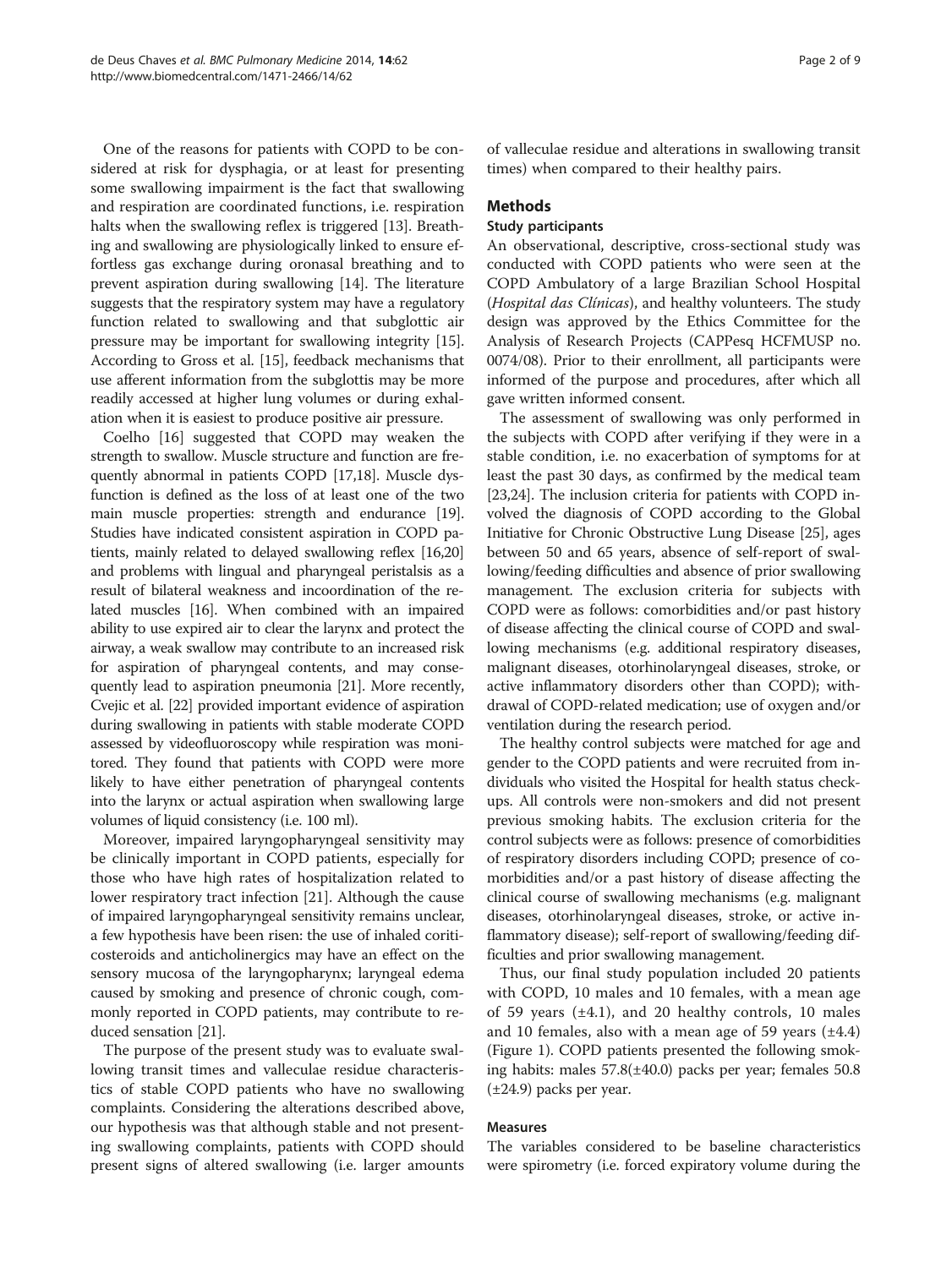<span id="page-2-0"></span>

first second -  $FEV_1$ ) and the body mass index (BMI) obtained according to the National Institutes of Health and the National Heart, Lung and Blood Institute (kg/m<sup>2</sup>).

Swallowing was assessed through videofluoroscopic examination (VFSS). The fluoroscopy unit used for this study was the GE Medical Systems, ADVANTX. All VFSS were performed in a lateral plane by a videofluoroscopytrained radiographer and two speech and language therapists at the same Hospital. Participants remained seated, at an angle of 90°, with their heads positioned horizontally according to the Frankfort plane (i.e. head parallel to ground, considering the position of the inferior margin of the left orbit and the upper margin of each external auditory meatus), during the entire exam. Liquid barium (Opti-bar) with 100% w/v was used. The protocol adopted for the swallowing assessment involved the ingestion of different food consistencies and was determined by the Radiology Service. This assessment protocol is used routinely at our Hospital for investigating swallowing characteristics, especially the presence of aspiration, and includes de following:

a) swallow of 3, 5 and 10 ml of liquid consistency (50% water and 50% barium). The mixture was graded on a disposable syringe and offered to the subjects in a cup;

b) swallow of 7 ml of paste consistency (20 ml of an homogenous paste - apple puree by Néstle - and 5 ml of barium). The mixture volume was measured using a graded disposable syringe and was offered to the subjects on a spoon;

c) swallow of solid consistency (half "salt and water" biscuit dipped in 2.5 ml of the prepared paste consistency).

For each one of the consistencies, the participants were asked to swallow in their habitual manner in order to avoid possible interferences in their swallowing process. VFSS images were recorded on a VHS recorder and later digitalized in DVDs at 30 frames per second. In order to digitalize the obtained images, the software TOO DVD Ripper Platinum v4.0.64 was used. Digitalized images were then viewed using the software VitualDub v1.8.6, allowing a slow motion frame by frame analysis and enabling the definition of the following: (1) pharyngeal stages of deglutition; (2) the duration of bolus movement through and pharynx (i.e. transit times); (3) valleculae residue ratio [[26\]](#page-8-0); (4) penetration/ aspiration.

## VFSS analysis

Swallowing was analyzed by reviewing the digitalized images of each swallow in slow motion. Temporal measures of the critical physiologic events in the oropharyngeal swallow and measurement of valeculae residue for each swallow was performed and involved the following:

- 1. Pharyngeal transit time PTT [[27](#page-8-0)]: the time interval (in seconds) from the bolus head passing through the ramus of the mandible (event 1) until the bolus tail passes through the cricopharyngeal sphincter (event 2). In order to determine this measure, each one of the two events was identified on the digital images. The conversion to seconds was performed, considering that for the used software each frame corresponds to 0.033 seconds;
- 2. Duration of the tongue base contact with the posterior pharyngeal wall – TBC [\[27\]](#page-8-0): the time interval (in seconds) from the first (event 1) until the last (event 2) contact of the tongue base to the posterior pharyngeal wall during swallowing. In order to determine this measure, each one of the two events was identified on the digital images. The conversion to seconds was performed, considering that for the used software each frame corresponds to 0.033 seconds;
- 3. Valleculae Residue Ratio VRR [[26\]](#page-8-0): perceptual two-dimensional ratio based on the analysis of the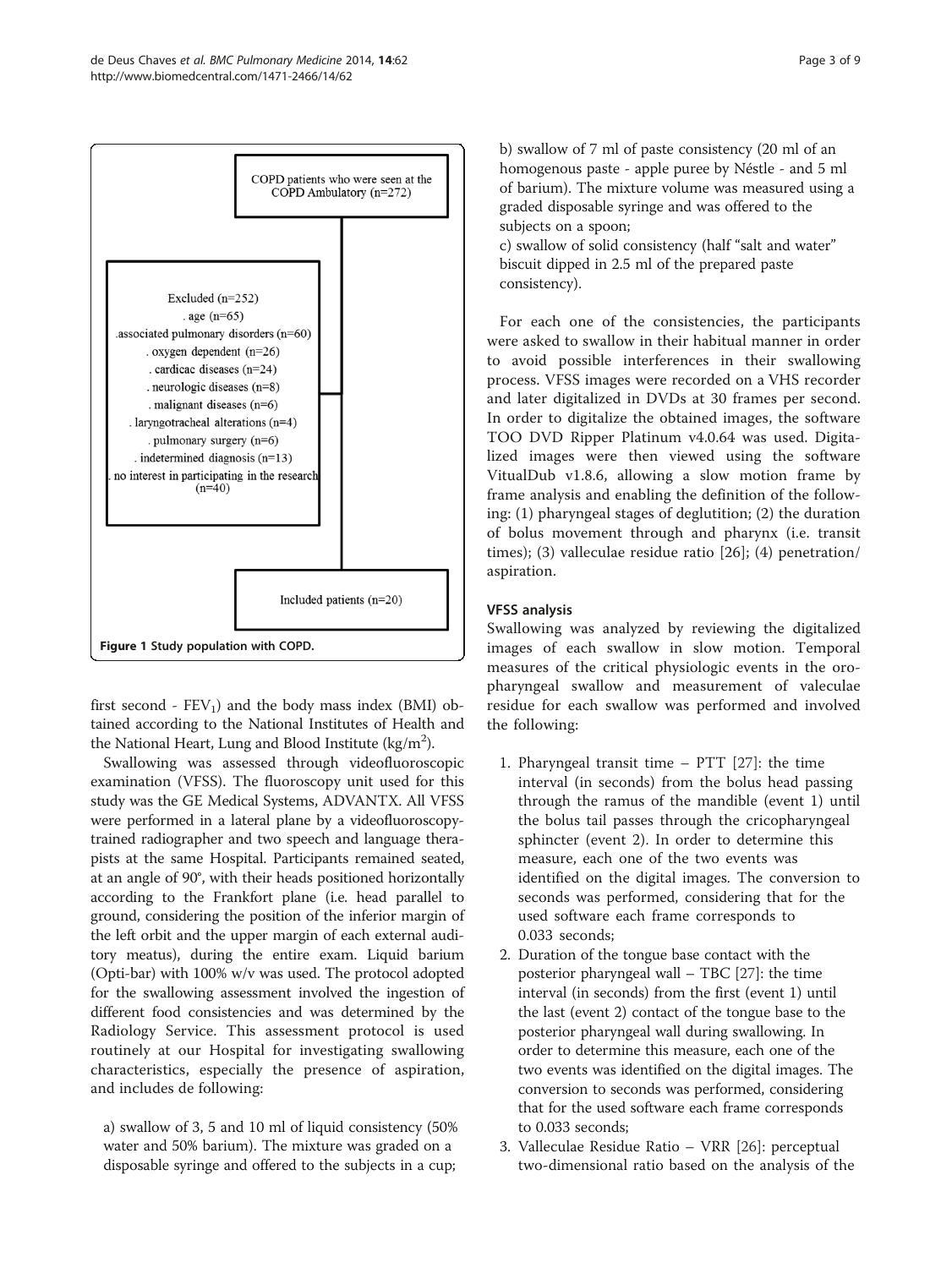height  $\times$  width of the valleculae after the first swallow. In order to determine the VRR the following measurements were performed: (a) area of the valleculae – this measure is obtained by using an area function (height  $\times$  width). The image of the valleculae prior to swallowing is obtained by freezing the digitalized image on the computer screen. Measurements (height and width), in millimeters, were performed on the actual computer screen using a digital caliper. The vallecuale height was considered the distance from the tip of the epiglottis perpendicular to the base of the valleculae and the width was considered the widest horizontal portion of the valleculae (Figure 2); (b) area of the residue – this measure is obtained by using an area function (height  $\times$ width) of the residue inside the valleculae. In order to perform this measurement, the image of the valleculae after the first swallowing of each one of the tested volumes and consistencies is frozen on the computer screen. The marker indicating the end of a swallow was the termination of hyoid motion post first swallow [[28,29\]](#page-8-0). Measurements (height and width), in millimeters, were performed on the actual computer screen using a digital caliper. The residue height was considered the distance from the base of the valleculae residue perpendicular to the residue top and the residue width was considered the widest horizontal portion of the valleculae residue (Figure 3); (c) The VRR was determined by expressing the area of the residue in the valleculae relative to the





area of the available space in the valleculae as shown below:

## (area of residue/area of valleculae)  $\times$  100%  $=$  percentage of the valleculae occupied by residue

In order to guarantee reliability of the performed measurements, all images were analyzed on the same computer (notebook Dell Inspiron 1440) with the zoom tool at 100%. After determining the percentage of the valleculae occupied by the residue, the severity was determined as shown on Table 1:

4. Penetration/Aspiration [\[30\]](#page-8-0): penetration/aspiration was determined by using an 8-point multidimensional perceptual scale. Depth of bolus invasion into the airway is a major dimension. Scores were attributed as follows: material does not enter the airway (1); material enters the larynx but stays above the vocal folds and is expelled from the airway (2); material enters the airway, stays above the vocal folds and is not expelled from the airway (3); material enters the airway, touches the vocal folds and is expelled from the airway (4); material

|  |  |  |  |  | Table 1 Severity scale for valleculae residue |  |
|--|--|--|--|--|-----------------------------------------------|--|
|--|--|--|--|--|-----------------------------------------------|--|

| <b>Severity</b> | Percentage of residue in vallecular space |
|-----------------|-------------------------------------------|
| Normal          | <3                                        |
| Mild            | ≥3a < 25                                  |
| Moderate        | $≥$ 25 a <55                              |
| Severe          | >55                                       |
|                 |                                           |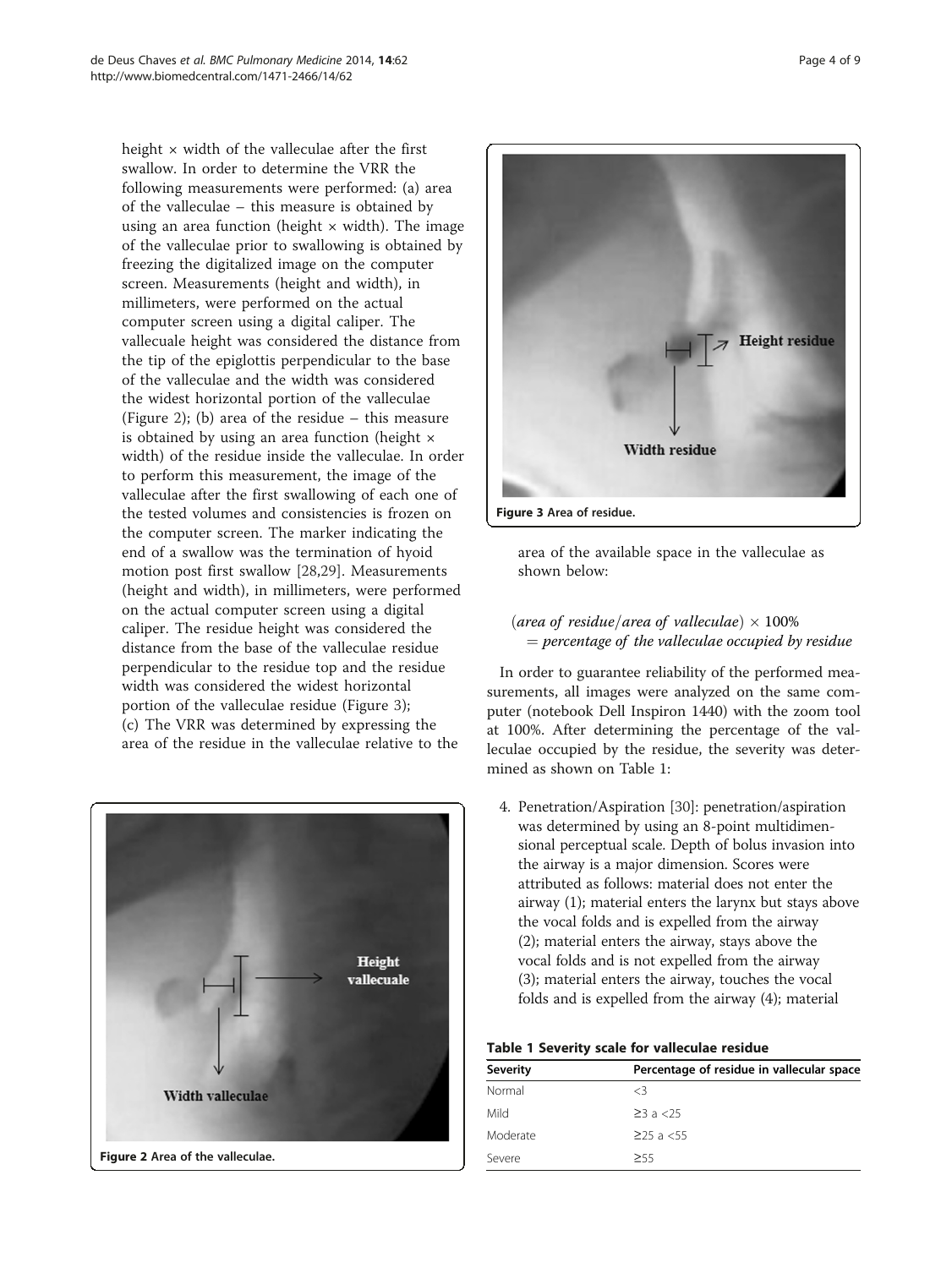Table 2 Characterization of participants

| <b>Variables</b> | COPD mean(SD) | Control mean(SD) | p-value  |
|------------------|---------------|------------------|----------|
| Age, years       | 59(4.1)       | 59(4.4)          | 0.880    |
| BMI, $Kg/m2$     | 26.8(7.1)     | 28.5(5.9)        | 0.090    |
| FEV <sub>1</sub> | 43.3(20.9)    | 101(11.9)        | $0.000*$ |

Legend: COPD – chronic obstructive pulmonary disorder; SD – standard deviation; BMI - body mass index;  $FEV_1$  - forced expiratory volume during the first second; \* - significant results.

enters the airway, touches the vocal folds and is not expelled from the airway (5); material enters the airway, passes below the vocal folds and is expelled from the airway (6); material enters the airway, passes below the vocal folds and is not expelled from the airway; material enters the airway, passes below the vocal folds and no effort is made to expel it. Scores 2 through 8 is assumed to be a more severe sign of dysphagia. Aspiration is scored 6, 7, or 8. Penetration is scored 2, 3, 4, or 5.

#### Measurement of reliability

Inter- and intrarater reliability was measured using weighted kappa, which corrects for the effect of chance and bias. By definition, weighted kappa ranges from 0 (chance agreement) to 1 (complete agreement).

Patient and control subject videofluoroscopic studies were randomly analyzed (20% of the total VFSS samples) by three independent speech and language pathologist who were blinded to subject status (COPD vs control subjects) and were not involved in performing the swallowing study. Kappa was calculated for the residue ratio after the numeric measurements had been categorized as percentages. The interjudge and intrajudge reliability ranged from 0.75 to 0.86 and 0.79 to 0.87 respectively.

#### Data analysis

All quantitative data were entered in a SPSS 17.0 database. The Kolmogorov-Smirnov test was used to verify data distribution. The Mann–Whitney test was used for within and between-group comparisons and the Spearman rank correlation coefficients examined any linear association among selected variables. Pearson's chi-squared test was used to compare categorical variables and the Friedman two-way analysis of variance by ranks was used to detect differences across multiple test attempts. The adopted significance level was of 5% for all analysis.

## Results

Table 2 shows the characterization of age, body mass index and spirometry  $(FEV_1)$  of COPD patients and healthy individuals. The age and BMI were similar between patients with COPD and healthy controls, whereas  $FEV<sub>1</sub>$  differed significantly between the two groups. Regarding the spirometric classification of severity, patients presented the following distribution: 2 at stage I (mild); 2 at stage II (moderate); 11 at stage III (severe); and 5 at stage IV (very severe).

Participants, i.e. stable COPD patients and healthy controls, did not present any signs of penetrationaspiration for any of the tested consistencies, receiving a score of 1 on the penetration-aspiration scale. Tables 3 and [4](#page-5-0) shows between-group comparisons for the PTT, TBC and distribution of individuals among the different severity levels of valleculae residue. Patients with COPD presented longer PTTs during the ingestion of 10 ml of the liquid consistency and during the ingestion of the paste consistency. Regarding the TBC, COPD patients also presented longer durations for the liquid (i.e. 5 ml) and paste consistencies. No significant difference was observed for the distribution of individuals among the different valleculae residue severity levels.

Table 3 Between-group comparison for transit times (in seconds)

|              |             | PTT mean(SD) | U     | p-value | TBC mean(SD) | U     | p-value |
|--------------|-------------|--------------|-------|---------|--------------|-------|---------|
|              | COPD        | 1.22(1.26)   |       |         | .62(.27)     | 148.5 |         |
| 3 ml Liquid  | Control     | .81(.29)     | 135.5 | .080    | .55(.30)     |       | .162    |
| 5 ml Liquid  | COPD        | 1.32(.87)    |       |         | .95(.79)     |       |         |
|              | Control     | 1.04(.60)    | 136.0 | .083    | .51(.24)     | 94.0  | $.004*$ |
|              | <b>COPD</b> | 1.25(.67)    |       | $.001*$ | .93(.58)     | 134.0 | .070    |
| 10 ml Liquid | Control     | .96(.63)     | 82.5  |         | .66(.39)     |       |         |
|              | COPD        | 1.44(1.98)   |       |         | .92(.45)     |       |         |
| Paste        | Control     | .80(.25)     | 107.5 | $.012*$ | .62(.24)     | 119.0 | $.028*$ |
|              | COPD        | 1.56(2.07)   |       |         | .56(.11)     |       | .201    |
| Solid        | Control     | 1.02(1.04)   | 141.0 | .110    | .52(.12)     | 153.0 |         |

Legend: COPD – chronic obstructive pulmonary disorder; SD – standard deviation; PTT – pharyngeal transit time; TBC – duration of tongue base contact with the posterior pharyngeal wall; \* - significant results.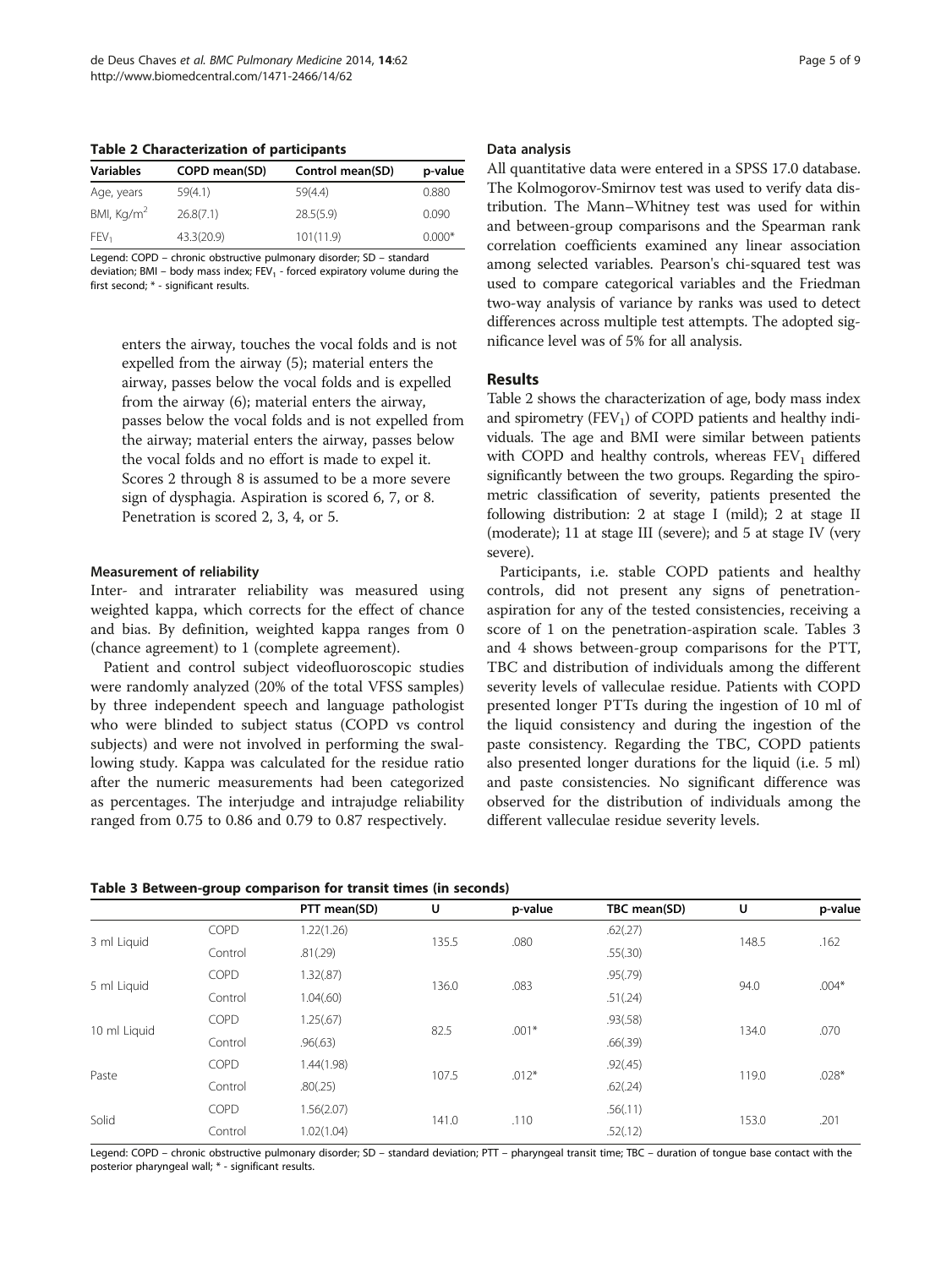<span id="page-5-0"></span>

|  |  |  | Table 4 Between-group comparison for valleculae residue |  |  |  |  |  |  |  |
|--|--|--|---------------------------------------------------------|--|--|--|--|--|--|--|
|--|--|--|---------------------------------------------------------|--|--|--|--|--|--|--|

|              |         | None<br>(n) | Mild<br>(n)    | Moderate<br>(n) | Severe<br>(n) | p-value |
|--------------|---------|-------------|----------------|-----------------|---------------|---------|
| 3 ml liquid  | COPD    | 12          | 7              | 1               |               | .322    |
|              | Control | 15          | 3              | $\mathfrak{D}$  |               |         |
| 5 ml liquid  | COPD    | 12          | $\overline{4}$ | 3               | 1             | .695    |
|              | Control | 11          | 6              | 3               |               |         |
|              | COPD    | 12          | 7              |                 | 1             |         |
| 10 ml liquid | Control | 11          | 6              | 3               |               | .249    |
|              | COPD    | 13          | 6              | 1               |               | .809    |
| Paste        | Control | 13          | 5              | $\mathfrak{D}$  |               |         |
|              | COPD    | 16          | 3              | 1               |               |         |
| Solid        | Control | 16          | $\mathfrak{D}$ | 2               |               | .766    |

Legend: COPD – chronic obstructive pulmonary disorder; n – number of individuals.

Spearman correlation coefficients were used to examine whether baseline characteristics correlated with transit time variables. Significant correlations were observed not only for COPD patients, but also for healthy individuals. Regarding the different food consistencies, the following significant correlations were observed:

- 3 ml of liquid consistency for healthy individuals the longer the PTT the longer the TBC (Table 5);
- 5 ml of liquid consistency for healthy individuals the higher the BMI the longer the TBC, and the longer the PTT the longer the TBC; for COPD patients the more severe the disease the shorter the PTT (Table 6);
- paste consistency for healthy individuals the higher the BMI the longer the TBC (Table 7).

Within group comparisons were also performed in order to verify possible differences in pharyngeal transit times and in durations of tongue base contact with the posterior pharyngeal wall among the tested volumes (Table [8](#page-6-0)). A significant difference was observed only for the group of COPD patients when considering TBC. Multiple comparisons of TBC for COPD patients however, indicated no significant differences among the tested volumes. A

Table 5 Spearman correlation coefficient for 3 ml liquid

|            |         | <b>COPD</b>      |      |            |                  | Control    |         |
|------------|---------|------------------|------|------------|------------------|------------|---------|
|            |         | VEF <sub>1</sub> | BMI  | <b>PTT</b> | VEF <sub>1</sub> | <b>BMI</b> | PTT     |
|            |         | .201             | .760 |            | .045             | .022       |         |
| PTT        | p-value | .395             | .751 |            | .850             | .928       |         |
|            |         | .359             | .185 | .311       | .080             | .365       | .582    |
| <b>TBC</b> | p-value | .120             | .429 | .183       | .736             | .113       | $.007*$ |

Legend: COPD – chronic obstructive pulmonary disorder;  $FEV<sub>1</sub>$  - forced

expiratory volume during the first second; BMI – body mass index;

PTT – pharyngeal transit time; TBC - duration of tongue base contact with the posterior pharyngeal wall; \* - significant results.

Table 6 Spearman correlation coefficient for 5 ml liquid

|            |         | <b>COPD</b>      |            |            |                  | Control    |         |
|------------|---------|------------------|------------|------------|------------------|------------|---------|
|            |         | VEF <sub>1</sub> | <b>BMI</b> | <b>PTT</b> | VEF <sub>1</sub> | <b>BMI</b> | PTT     |
|            |         | .569             | .335       |            | .096             | .025       |         |
| PTT        | p-value | $.009*$          | .149       |            | .686             | .916       |         |
|            |         | .088             | .150       | .118       | .360             | .551       | .473    |
| <b>TBC</b> | p-value | .712             | .529       | .620       | .120             | $.012*$    | $.035*$ |

Legend: COPD – chronic obstructive pulmonary disorder;  $FEV_1$  - forced

expiratory volume during the first second; BMI – body mass index;

PTT – pharyngeal transit time; TBC - duration of tongue base contact with the posterior pharyngeal wall; \* - significant results.

trend to significance was observed for the following comparsions: 3 ml versus 10 ml  $(p = .060)$  and 10 ml versus solid ( $p = .069$ ). In both situations, longer durations of TBC were observed during the swallow of 10 ml water (0.62 s for 3 ml water; 0.93 s for 10 ml water; and 0.56 s for solid).

## Discussion

To the best of our knowledge, this is the first clinical study providing detailed analysis of valleculae residue in stable patients with COPD and with no swallowing complaints. The data suggests that the risk for aspiration in COPD population is not limited to the presence of valleculae residue.

Valleculae residue is an important indicator of swallow efficiency and is a significant part of swallow studies [[31\]](#page-8-0). Where large quantities of valleculae residue exist, the individual is at increased risk of aspirating residue during respiration after swallowing [[26](#page-8-0)]. Videofluoroscopic swallow studies have demonstrated that when there is insufficient contact between base tongue and posterior pharyngeal wall, residue remains in the valleculae [\[26\]](#page-8-0). In our study, COPD patients presented longer durations of tongue base contact with the posterior pharyngeal wall. Studies by Mokhlesi et al. [[11](#page-7-0)] reported reduced laryngeal elevation during swallow in COPD and an overall altered swallow physiology in the disease. As COPD patients tend to present delayed swallowing reflex and problems with lingual and pharyngeal peristalsis [\[16](#page-7-0)[,20\]](#page-8-0), we suspect that

| Table 7 Spearman correlation coefficient for pasty |  |  |
|----------------------------------------------------|--|--|
| consistency                                        |  |  |

|     |         | <b>COPD</b>      |            |            |                  | Control    |      |
|-----|---------|------------------|------------|------------|------------------|------------|------|
|     |         | VEF <sub>1</sub> | <b>BMI</b> | <b>PTT</b> | VEF <sub>1</sub> | <b>BMI</b> | PTT  |
|     |         | .330             | .109       |            | $-0.074$         | .131       |      |
| PTT | p-value | .155             | .649       |            | .757             | .583       |      |
|     |         | .154             | .121       | .386       | $-0.095$         | .503       | .216 |
| TBC | p-value | .517             | .612       | .093       | .691             | $.024*$    | .360 |

Legend: COPD – chronic obstructive pulmonary disorder;  $FEV<sub>1</sub>$  - forced expiratory volume during the first second; BMI – body mass index;

PTT – pharyngeal transit time; TBC - duration of tongue base contact with the posterior pharyngeal wall; \* - significant results.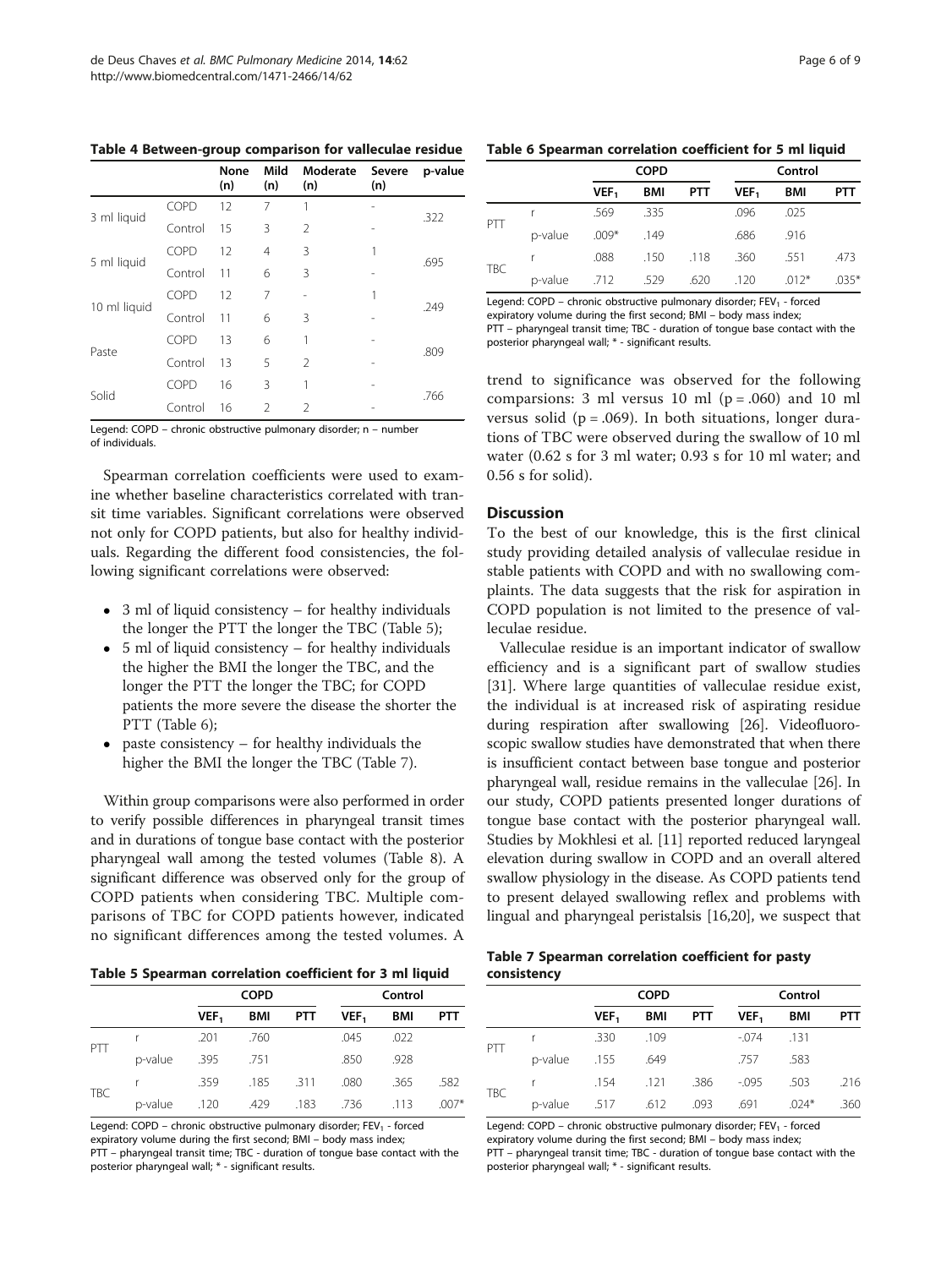| Group   | Variable | 3 ml       | 5 ml                                   | 10 ml      | Paste      | Solid      | p-value |
|---------|----------|------------|----------------------------------------|------------|------------|------------|---------|
| COPD    | PTT      | 1.22(1.26) | 1.32(0.87)                             | .25(0.67)  | 1.44(1.98) | 1.56(2.07) | .720    |
|         | TBC      | 0.62(0.27) | 0.93(0.58)<br>0.92(0.45)<br>0.95(0.79) | 0.56(0.11) | $.004*$    |            |         |
| Control | PTT      | 0.81(0.29) | 1.04(0.60)                             | 0.96(0.63) | 0.80(0.25) | 1.02(1.04) | .291    |
|         | TBC      | 0.55(0.30) | 0.51(0.24)                             | 0.66(0.39) | 0.62(0.24) | 0.52(0.12) | .243    |

<span id="page-6-0"></span>Table 8 Within group volume comparisons for PTT and TBC

Values expressed by mean and standard deviation; Friedman two-way analysis of variance by ranks.

Legend: COPD – chronic obstructive pulmonary disorder; PTT – pharyngeal transit time; TBC - duration of tongue base contact with the posterior pharyngeal wall; \* - significant results.

this mechanism may work as a protective physiologic swallowing maneuver, explaining the absence of swallowing complaints and aspiration in our study.

The same hypothesis could account for the longer duration of the pharyngeal transit times in COPD patients. Because the pharynx is a shared pathway for food and air intake, pulmonary protection necessitates a high level of coordination between respiration and swallowing [\[13](#page-7-0)]. Palouski et al. [[32\]](#page-8-0) have suggested that longer duration of the pressure waves are related to longer bolus transit times and higher pharyngeal residue. According to the authors, these correlations indicate that longer durations of the pressure waves are associated with worse swallow function, suggesting that a longer duration of pressure is need to initiate and maintain bolus transit in the context of reduced pharyngeal pressure. In our study, the longer pharyngeal transit times could mean, at least in stable patients with COPD, that breathing/swallowing events would have more time to reach coordination before the swallowing reflex itself is triggered. The same would not be true for patients with COPD exacerbations. Since exacerbations of COPD are characterized by acute-onchronic deterioration in respiration [\[1](#page-7-0)], patients are most likely to have difficulties in prolonging swallowing events especially those events that have a close relationship to bringing respiration to a halt.

Another point that we would like to comment on, is that pharyngeal transit times were longer for the larger liquid volumes and for the paste consistency. Consistent with previous reports, textural properties (i.e. viscosity) and volumes of test foods can have an impact on the sensory motor aspects of swallowing and therefore affect some of the assessed durational parameters [\[33,34](#page-8-0)]. The literature suggests that by increasing the bolus volume the duration of swallowing events is prolonged (i.e. pharyngeal and laryngeal). It seems that this phenomenon becomes more evident if individuals already present alterations in swallowing [\[35\]](#page-8-0).

Although not evaluated in the present study, decreased laryngopharyngeal sensitivity must also be taken into account. Recently, studies of Clayton et al. [\[21](#page-8-0)] have reported that the impairment of swallowing shown by patients with COPD is possibly caused by a reduction in laryngopharyngeal sensitivity. The authors conclude that

patients with COPD have significantly less mechanosensitivity in the laryngopharynx that may be related to the effects of widely used medication on the laryngopharyngeal sensation and also to laryngeal edema caused by chronic coughing. One might argue that these factors may have an influence on the overall sensitivity of the oral tract and therefore could affect the overall swallowing process. Although we strongly believe that physiological adaptations would respond for the longer durations of measured transit times, the hypothesis of decreased oral tract sensitivity should be further investigated.

Our study found no significant difference between stable COPD patients and their healthy controls for valleculae residue. We believe that age influenced our results, in the sense that no difference was observed between the groups as we had expected. Prior studies [[36\]](#page-8-0) have described the presence of valleculae residue (pharyngeal retention) in healthy older adults and elderly who are not aware of this pharyngeal pooling [\[37](#page-8-0)]. A study by Cook et al. [\[36](#page-8-0)] showed that although pharyngeal clearance is nearly complete in young asymptomatic subjects, this is not true in asymptomatic (non-dysphagic) elderly. In the aged, pharyngeal residuals ranged widely from 1 to 13%. Tracy et al. [[38\]](#page-8-0) found post-swallow residue to be limited to coating of the tongue base and the valleculae. The mechanism responsible for the development of pharyngeal retention in asymptomatic older individuals are not well known. According to the literature [\[39](#page-8-0)-[41](#page-8-0)], different parameters may be involved such as amplitude of pharyngeal contraction, pharyngeal shortening, tongue driving force and hypopharyngeal suction pump. Future studies should include the investigation of swallowing in different age groups of COPD patients.

Our study had some limitations. First, patients with COPD were heterogeneous. Although all patients included in the study were in a stable condition, they presented different spirometric classification of severity. One would expect valleculae residue to have a greater impact and consequence in more severe forms of COPD due to the interaction between lung deterioration and swallowing biodynamic. This point should be included in future research. Secondly, the method used to quantify pharyngeal residue is applied only to the valleculae, with no corresponding measurement for the piriform sinuses. It has been well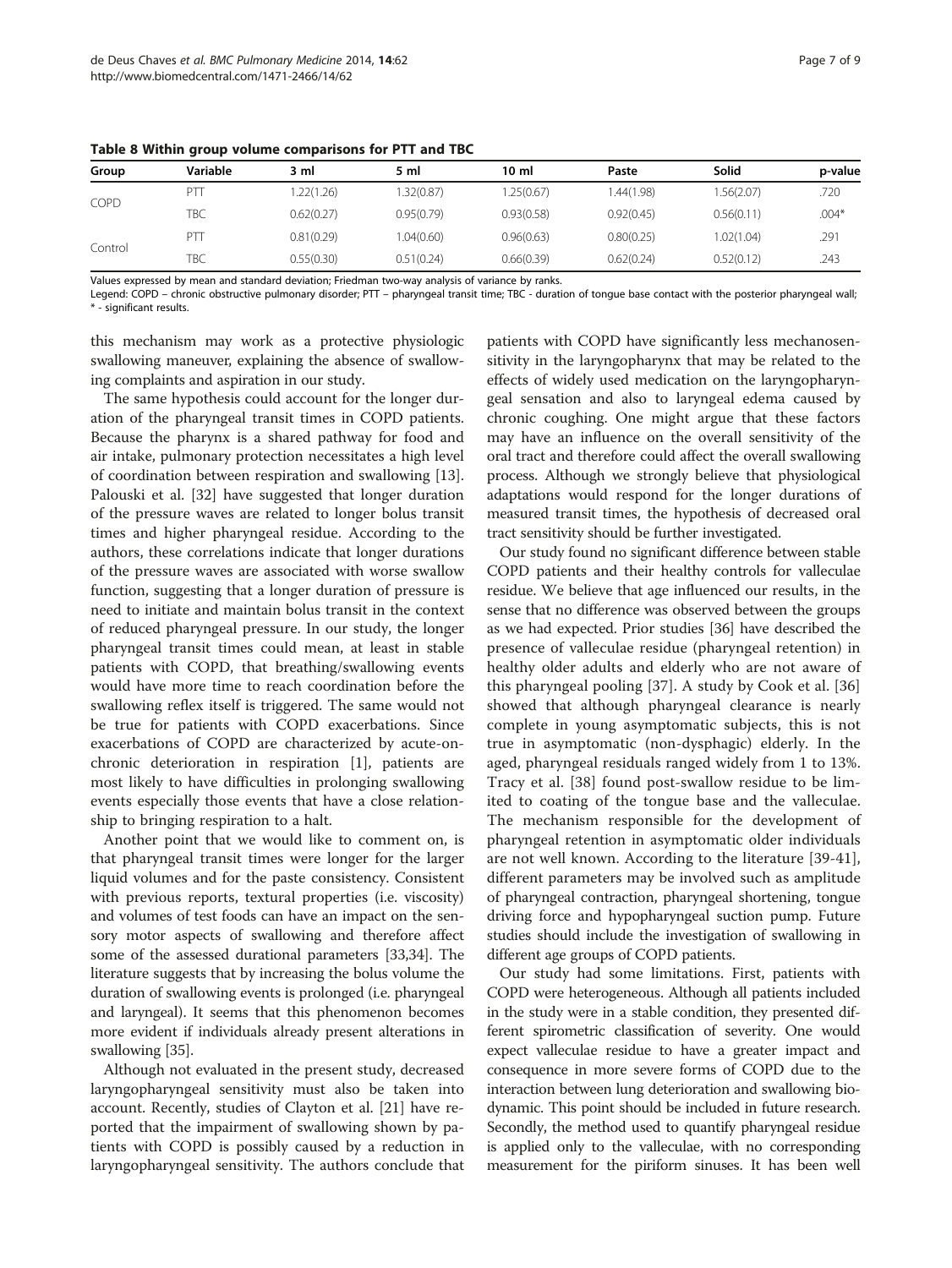<span id="page-7-0"></span>described that material retained in the piriform sinuses also constitutes a risk for post-swallow aspiration [[42](#page-8-0)]. Moreover, the VRRS is related to the method used for calculating area (linear height by linear width). Recently, Pearson et al. [\[43](#page-8-0)] proposed an image-based measurement of post-swallow residue (the Normalized Residue Ratio Scale) based on the analyses of circumscribed area ratios (pixelbased). Although this method still needs further investigation, it is a promising tool to characterize residue in the valleculae and piriform sinuses.

Even though dysphagia is part of the symptoms presented by COPD patients, little emphasis is given to the early identification of swallowing alterations; attention is only given when the patient is already severely compromised. Treatment of COPD involves lifestyle modifications. Early identification of swallowing disorders enables early oral rehabilitation (i.e. compensatory strategies, diet modification), which in turn could decrease the risk of aspiration pneumonia. Finally, future studies are necessary in order to investigation the deterioration process of swallowing in this population and how and which rehabilitation processes can maintain this function healthy for a longer period of time.

## Conclusions

This study adds to the growing body of literature suggesting that stable COPD patients may present physiological adaptations as a protective swallowing maneuver to avoid aspiration/penetration of pharyngeal contents. Moreover, valleculae residue cannot be seen as an isolated factor when trying to explain swallowing alterations in this population.

#### Abbreviations

COPD: Chronic obstructive pulmonary disease; FEV<sub>1</sub>: Forced expiratory volume during the first second; BMI: Body mass index; VFSS: Videofluoroscopic examination; PTT: Pharyngeal transit time; TBC: Duration of tongue base contact with the posterior pharyngeal wall; VRR: Valleculae residue ratio.

#### Competing interests

The authors declare no competing interests.

#### Authors' contributions

All authors have made substantial intellectual contributions to the conception and design of the study and the analysis and interpretation of the data. All authors have been involved in drafting the manuscript and revising it critically for important intellectual content. All authors read and approved the final manuscript.

#### Acknowledgements

The authors would like to thank the instructions and help by Dr. Rafael Stelmach for the valuable guidance and advice during the selection of our patient sample.

#### Funding

This was an observational, descriptive, cross-sectional study without funding.

#### Author details

<sup>1</sup>Department of Physiotherapy, Speech-language and Hearing Sciences, and Occupational Therapy, School of Medicine, University of São Paulo, Rua

Ovídeo Pires de Campos, 186, Cerqueira César, CEP 054030-010 São Paulo, SP, Brazil. <sup>2</sup>Medical Investigation Laboratory (LIM 34) - Rehabilitation Sciences, School of Medicine, University of São Paulo, Rua Ovídeo Pires de Campos, 186, Cerqueira César, CEP 054030-010 São Paulo, SP, Brazil. <sup>3</sup>Institute of Radiology, Hospital das Clínicas, School of Medicine, University of São Paulo, Rua Ovídeo Pires de Campos, 186, Cerqueira César, CEP 054030-010 São Paulo, SP, Brazil. <sup>4</sup>Pneumology Division, Heart Institute of Hospital das Clínicas, School of Medicine, University of São Paulo, Rua Ovídeo Pires de Campos, 186, Cerqueira César, CEP 054030-010 São Paulo, SP, Brazil. 5 Digestive Surgery Division, School of Medicine, University of São Paulo, Rua Ovídeo Pires de Campos, 186, Cerqueira César, CEP 054030-010 São Paulo, SP, Brazil.

#### Received: 4 December 2013 Accepted: 11 April 2014 Published: 16 April 2014

#### References

- Pauwels RA, Rabe KF: Burden and clinical features of chronic obstructive pulmonary disease (COPD). Lancet 2004, 364:613–620.
- 2. National Institutes of Healt, Morbitiv & Mortality: 2012 chart book on cardiovascular, lung and blood diseases. National Heart, Lungc and Blood Institute website [www.nhlbi.nih.gov/resources/docs/cht-book.htm.](http://www.nhlbi.nih.gov/resources/docs/cht-book.htm) Updated April 2012. Accessed July 24, 2014.
- 3. Rabahi MF: Epidemiology of COPD: facing challenges. Pulmão RJ 2013, 22(2):4–8.
- 4. Menezes AM, Jardim JR, Perez-Padilla R, Camelier A, Rosa F, Nascimento O, Hallal PC: Prevalence of chronic obstructive pulmonary disease and associated factors: the PLATINO Study in Sao Paulo Brazil. Cadernos de Saude Publica 2005, 21(5):1565–1573.
- 5. Ezzell L, Jensen GL: Malnutrition in chronic obstructive pulmonary disease. Am J Clin Nutr 2000, 72:1415–1416.
- 6. Baarends EM, Schols AMWJ, Pannemans DLE, Westerterp KR, Wouters EF: Total free living energy expenditure in patients with severe chronic obstructive pulmonary disease. Am J Respir Crit Care Med 1997, 155:549-554.
- 7. Rofes L, Arreola V, Almirall J, Cabré M, Campins L, García-Peris P, Speyer R, Clavé P: Diagnosis and management of oropharyngeal dysphagia and its nutritional and respiratory complications in the elderly. Gastroenterol Res Pract 2011, doi:10.1155/2011/818979. Article ID 818979.
- 8. Rofes L, Arreola V, Romea M, Palomera E, Almirall J, Cabré M, Serra-Prat M, Clavé P: Pathophysiology of oropharyngeal dysphagia in frail elderly. Neurogastroenterol Motil 2010, 22:851–e230.
- 9. Young I, Jenkins CR: Coordinated care of patients with chronic obstructive pulmonary disease in CSAHS. Sydney: Concord Repatriation General Hospital; 2000.
- 10. Chaves RD, Carvalho CRF, Cukier A, Stelmach R, Andrade CRF: Symptoms of dysphagia in patients with COPD. J Bras Pneumol 2011, 37(2):176-183.
- 11. Mokhlesi B, Morris AL, Huang CF, Curcio AJ, Barrett TA, Kamp DW: Increased prevalence of gastroesophageal reflux disease and swallowing in patients with COPD. Chest 2001, 119(4):1043–1048.
- 12. Good-Fratturelli MD, Curlee RF, Holle JL: Prevalence and nature of dysphagia in VA patients with COPD reffered for videofluoroscopic swallow examination. J Commun Disord 2000, 33(2):93–110.
- 13. Martin-Harris B, Brodsky MB, Price CC, Michel Y, Walters B: Temporal coordination of pharyngeal and laryngeal dynamics with breathing during swallowing: single liquid swallows. J Appl Physiol 2003, 94:1735–1743.
- 14. Martin-Harris B, Bordsky MB, Michel Y, Ford CL, Walters B, Heffner J: Breathing and swallowing dynamics across the adult lifespan. Arch Otolaryngol Head Neck Surg 2005, 131:762–770.
- 15. Gross RD, Atwood CW, Grayhack JP, Shaiman S: Lung volume effects on pharyngeal swallowing physiology. J Appl Physiol 2003, 95:2211-2217.
- 16. Coelho CA: Preliminary findings on the nature of dysphagia in patients with chronic obstructive pulmonary disease. Dysphagia 1987, 2:28-31.
- 17. Gea J, Agusti A, Roca J: Pathophysiology of muscle dysfunction in COPD. J Appl Physiol 2013, 114:1222–1234.
- 18. McKenzie DK, Butler JE, Gandevia SC: Respiratory muscle function and activation in chronic obstructive pulmonary disease. J Appl Physiol 2009, 107:621–629.
- 19. Gea J, Orozco-Levi M, Barreiro E, Ferrer A, Broquetas J: Structural and functional changes in the skeletal muscles of COPD patients: the "compartments" theory. Monaldi Arch Chest Dis 2001, 56:214–224.